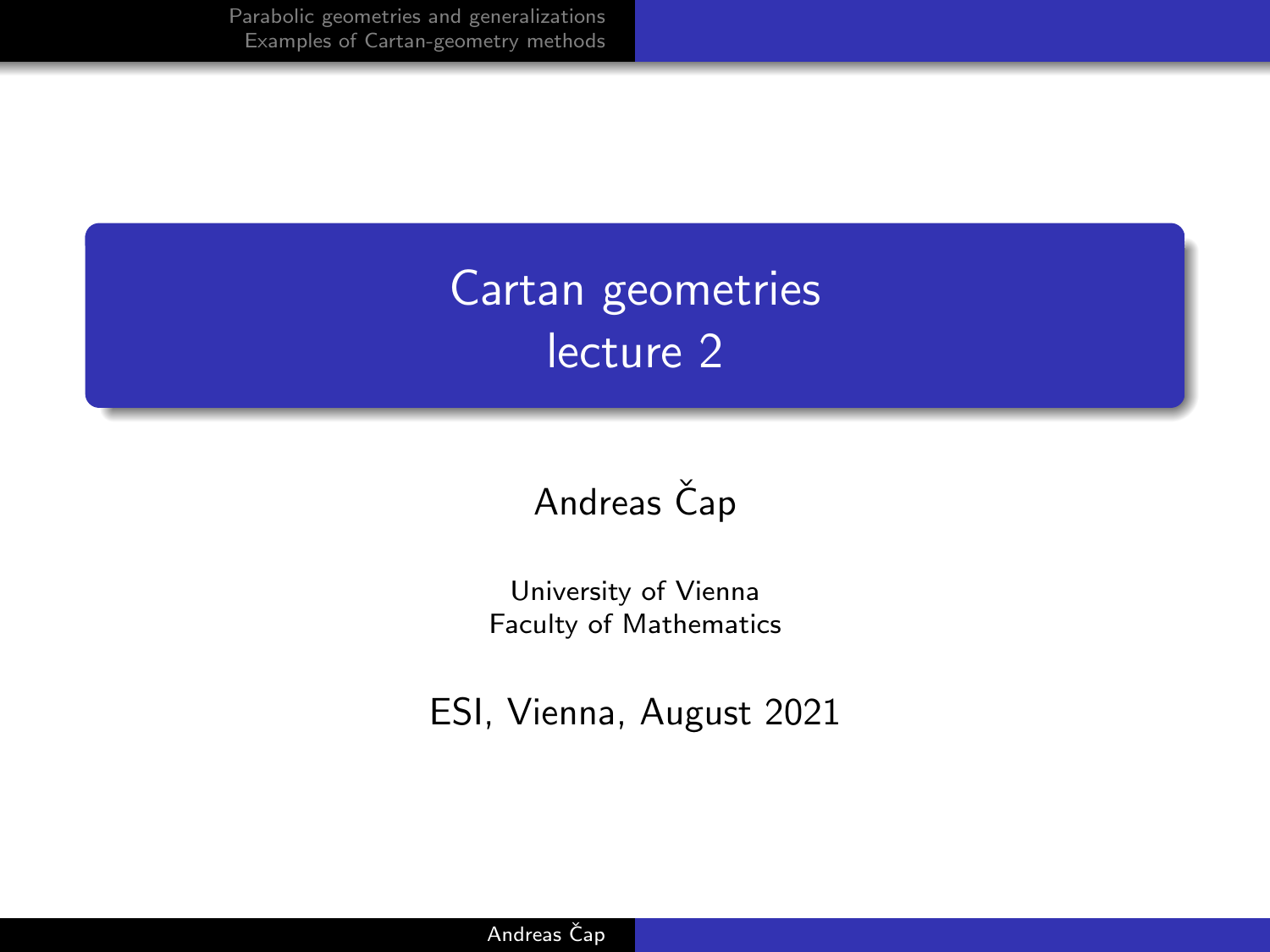- This second lecture first explains a general perspective on the conformal Cartan connection as discussed in lecture 1.
- This leads to parabolic geometries and to more general Cartan geometries associated to certain filtered  $G<sub>0</sub>$ -structures and I want to give you an impression of what this looks like.
- Then I will discuss some of the general tools for Cartan geometries, with a focus on cases related either to conformal geometry or to the geometric theory of differential equations.
- On the one hand, we will discuss constructions relating geometries of different types, on the other hand constructions of invariant differential operators.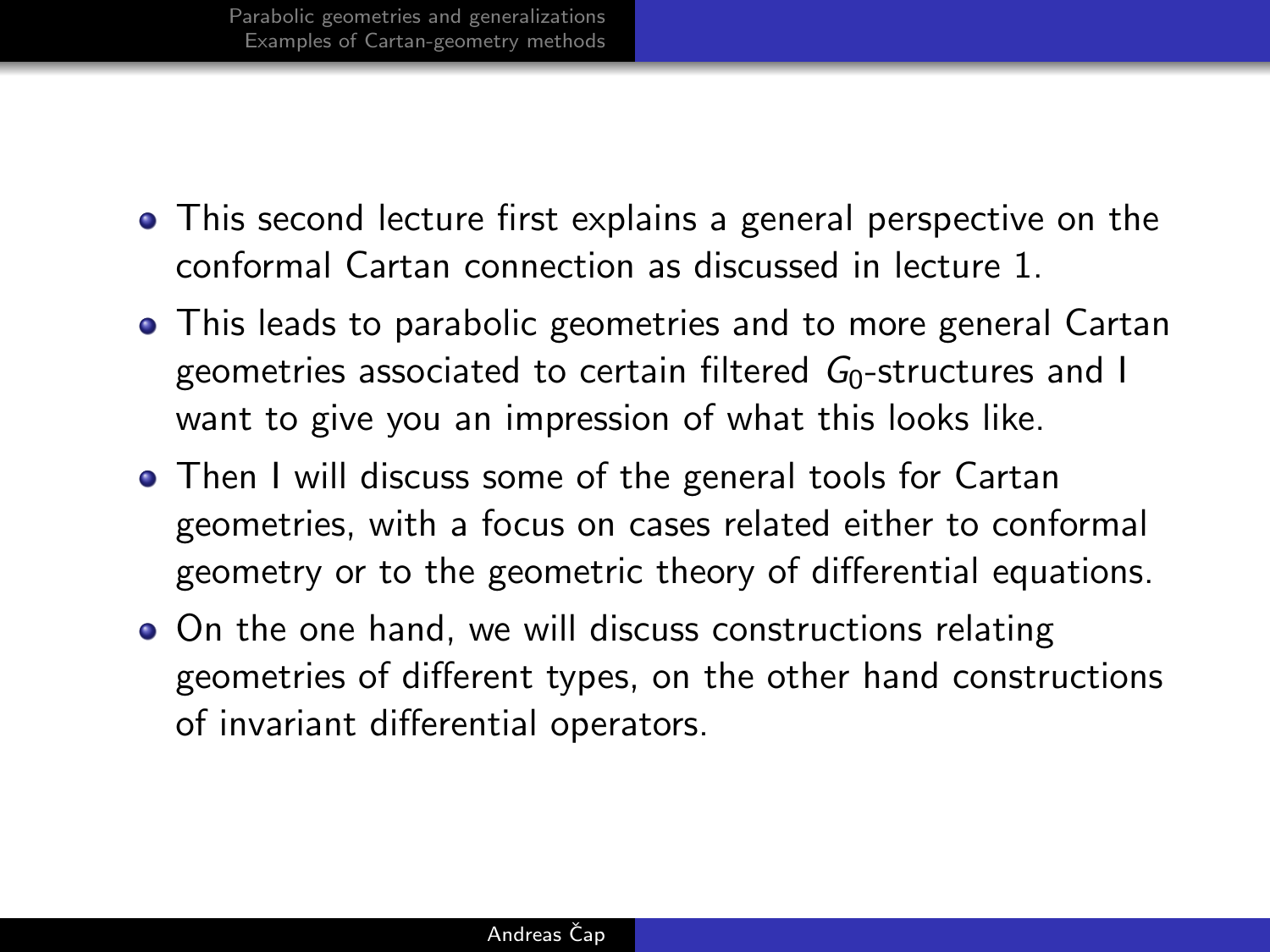



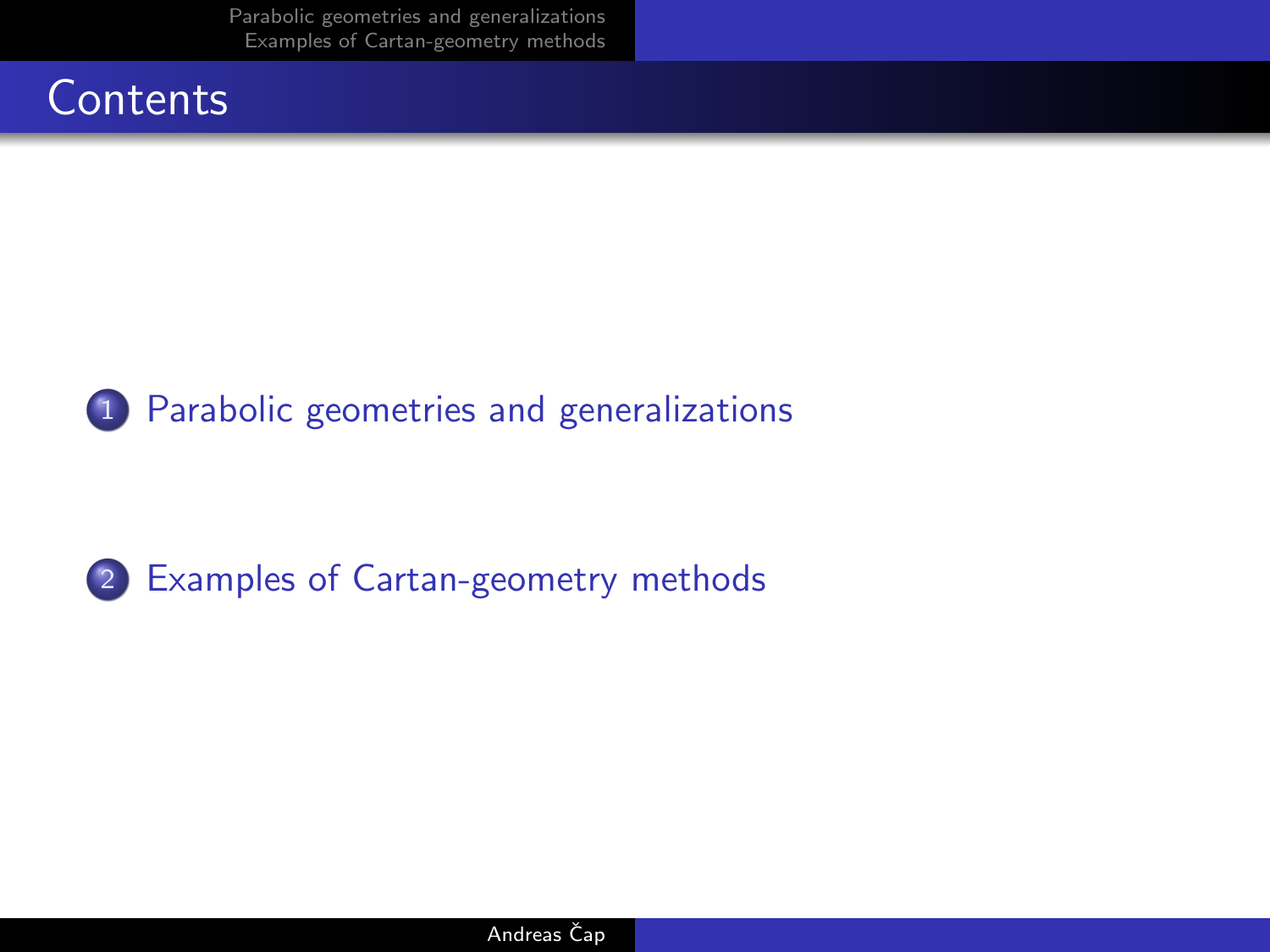<span id="page-3-0"></span>The construction of the conformal Cartan connection seemed to depend on specific aspects of the underlying structure. But there are indications that things may be simplified. E.g. the kernel  $P_+$  of  $P \to CO(n)$  is contractible, so  $\mathcal{G} \cong \mathcal{G}_0 \times P_+$ . Starting from the homogeneous model rather than the underlying structure, the important features of the conformal situation generalize:

- conformal:  $g = \mathfrak{so}(n + 1, 1)$  is simple and admits a grading  $\mathfrak{g} = \mathfrak{g}_{-1} \oplus \mathfrak{g}_0 \oplus \mathfrak{g}_1$  with  $\mathfrak{g}_0 = \mathfrak{co}(n)$ ,  $\mathfrak{g}_1 = \mathfrak{p}_+$  and  $\mathfrak{p} = \mathfrak{g}_0 \oplus \mathfrak{g}_1$ .
- This generalizes to parabolic subalgebras in semisimple Lie algebras which come from gradings  $\mathfrak{g}=\oplus_{i=-k}^k\mathfrak{g}_i$  for some  $k > 1$ . They are classified by subsets of simple roots.

One crucial ingredient for the construction is related to the algebraic prolongations of  $co(n)$ . Now the negative part  $g_$  of the grading is a Lie subalgebra represented on g. The facts on prolongations can be rephrased in terms of  $H^1(\mathfrak{g}_-,\mathfrak{g})$ . This can be computed in all cases using Kostant's theorem.

#### Andreas Čap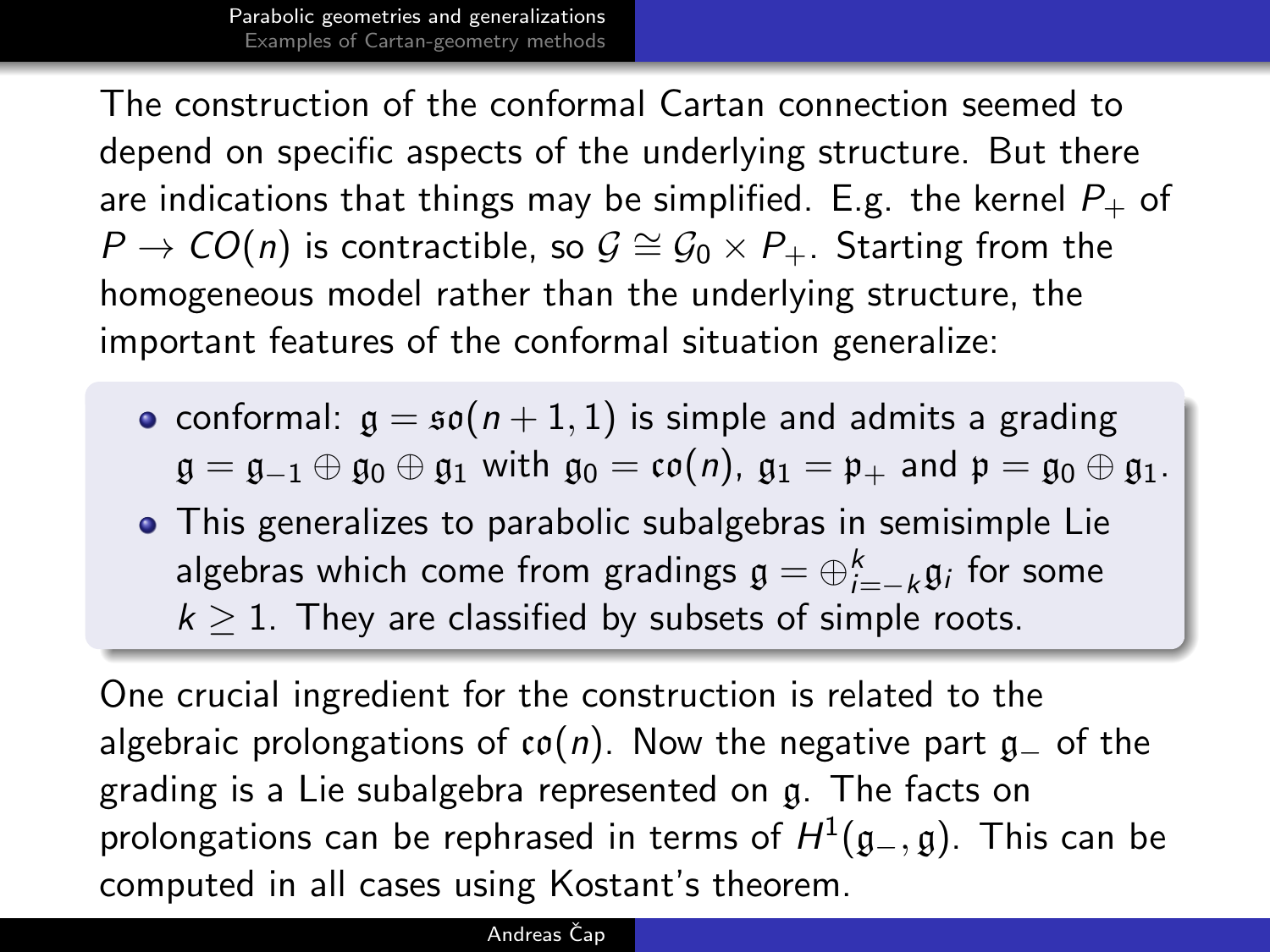The second crucial ingredient is the normalization condition (torsion-freeness plus vanishing Ricci type contraction). This is also closely connected to  $H^*(\mathfrak{g}_-,\mathfrak{g})$  and via a duality between  $\mathfrak{g}_$ and  $\mathfrak{p}_+ = \bigoplus_{i>0} \mathfrak{g}_i$  this can be obtained (for any  $(\mathfrak{g}, \mathfrak{p})$ ) from a Lie algebra homology differential ("Kostant codifferential").

For any parabolic pair  $(G, P)$ , a Cartan geometry  $(G \rightarrow M, \omega)$  now determines an underlying structure given by a principal bundle  $\mathcal{G}_0 \to M$  with structure group  $G_0 := P/P_+$  and a family of partially defined differential forms induced by  $\omega$ . This admits an interpretation as a filtered analog of a  $G_0$ -structure.

**Example**: Put  $G = SU(n+1,1)$  and  $P \subset G$  the stabilizer of a complex isotropic line. Then  $G/P \cong \mathcal{S}^{2n+1}$  and this inherits a contact structure  $H \subset TS^{2n+1}$ . In addition H naturally is a complex vector bundle of rank  $n$ . This is the standard CR structure on  $S^{2n+1}$  and indeed the filtered  $\mathit{G}_{0}$ -structures obtained here are strictly pseudoconvex almost CR structures.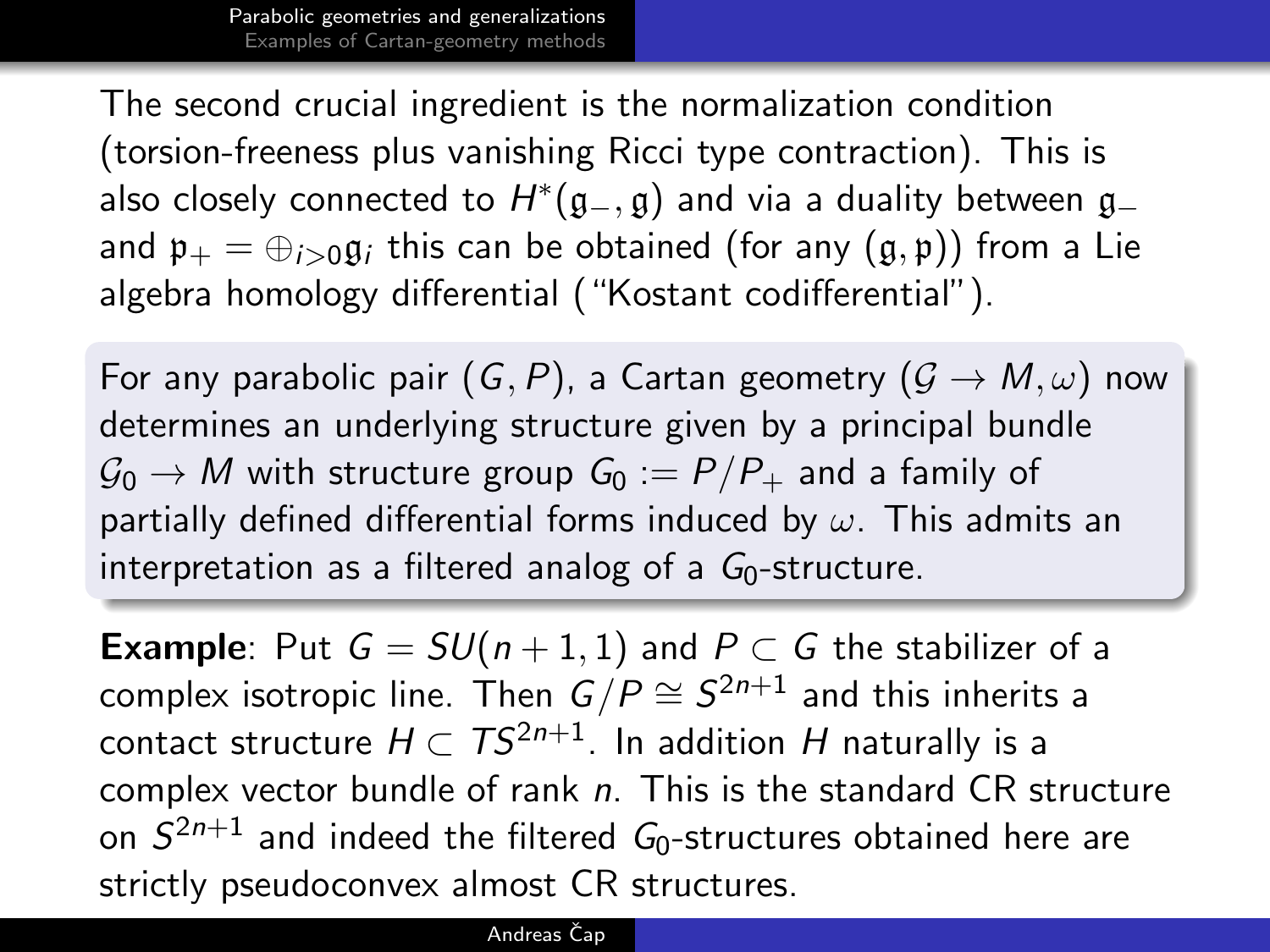Now there is a general proof for existence and uniqueness of Cartan geometries inducing a given underlying structure as follows:

- Starting from  $\mathcal{G}_0$ , define  $\mathcal{G} = \mathcal{G}_0 \times_{\mathcal{G}_0} P$ .
- Choose a principal principal connection on  $G$ ; use this and the data given on  $\mathcal{G}_0$  to define a Cartan connection  $\hat{\omega}$  on  $\mathcal{G}$ . Then  $(\mathcal{G}, \hat{\omega})$  induces the given underlying structure.
- Cartan connections on  $G$  with fixed underlying structure form an affine space. There is a notion of homogeneity for Cartan connections and curvatures. In lowest homogeneity, the dependence of curvature is tensorial (explicit map).
- Using the normalization condition discussed above, one can normalize  $\hat{\omega}$  homogeneity by homogeneity to obtain a normal Cartan connection  $\omega$  on  $\mathcal G$  inducing the given structure.
- The information on  $H^1(\mathfrak{g}_-,\mathfrak{g})$  then implies that two normal Cartan connections inducing the same underling structure related by an automorphism covering  $\mathsf{id}_{\mathcal{G}_0}.$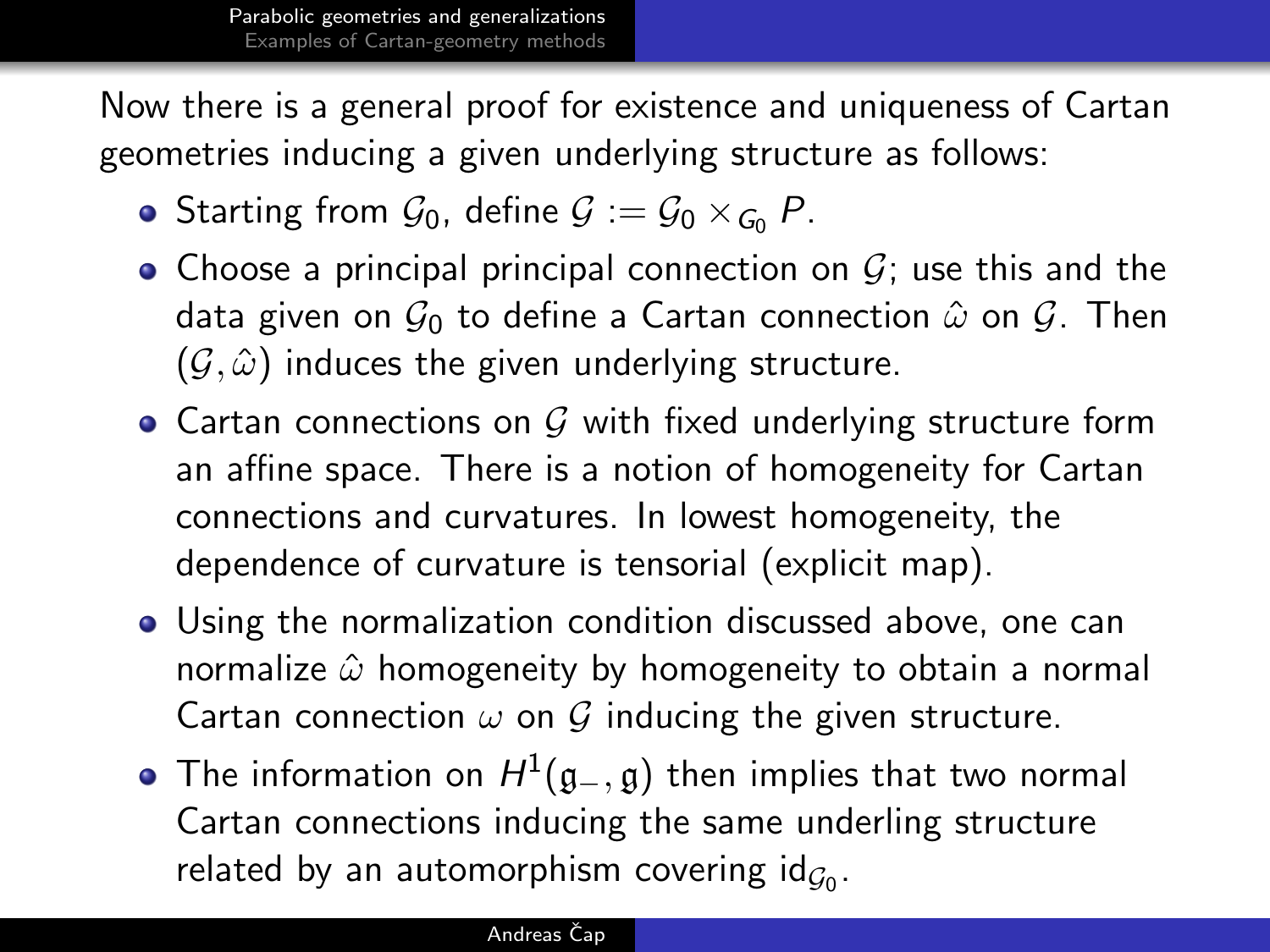For parabolic geometries (with two exceptions), this establishes a categorical equivalence between Cartan geometries and underlying structures. No reference to a specific construction but only normality of the curvature is needed for uniqueness.

More general procedure  $[\check{C}, \check{c}]$ :

- Start with  $G/P$  with a filtration on g nicely related to P, which also gives  $P_+ \subset P$ .
- Any Cartan geometry of type  $(G, P)$  then determines an underlying filtered G<sub>0</sub>-structure, where  $G_0 = P/P_+$ .
- $\bullet$  Specify the algebraic input (prolongation  $+$  normalization condition) needed to establish categorical equivalence between Cartan geometries and these underlying structures.
- $\bullet$  In  $[\check{C}]$ . Doubrov, The, '17 this input was provided for the geometries related to (systems of) ODE as listed below.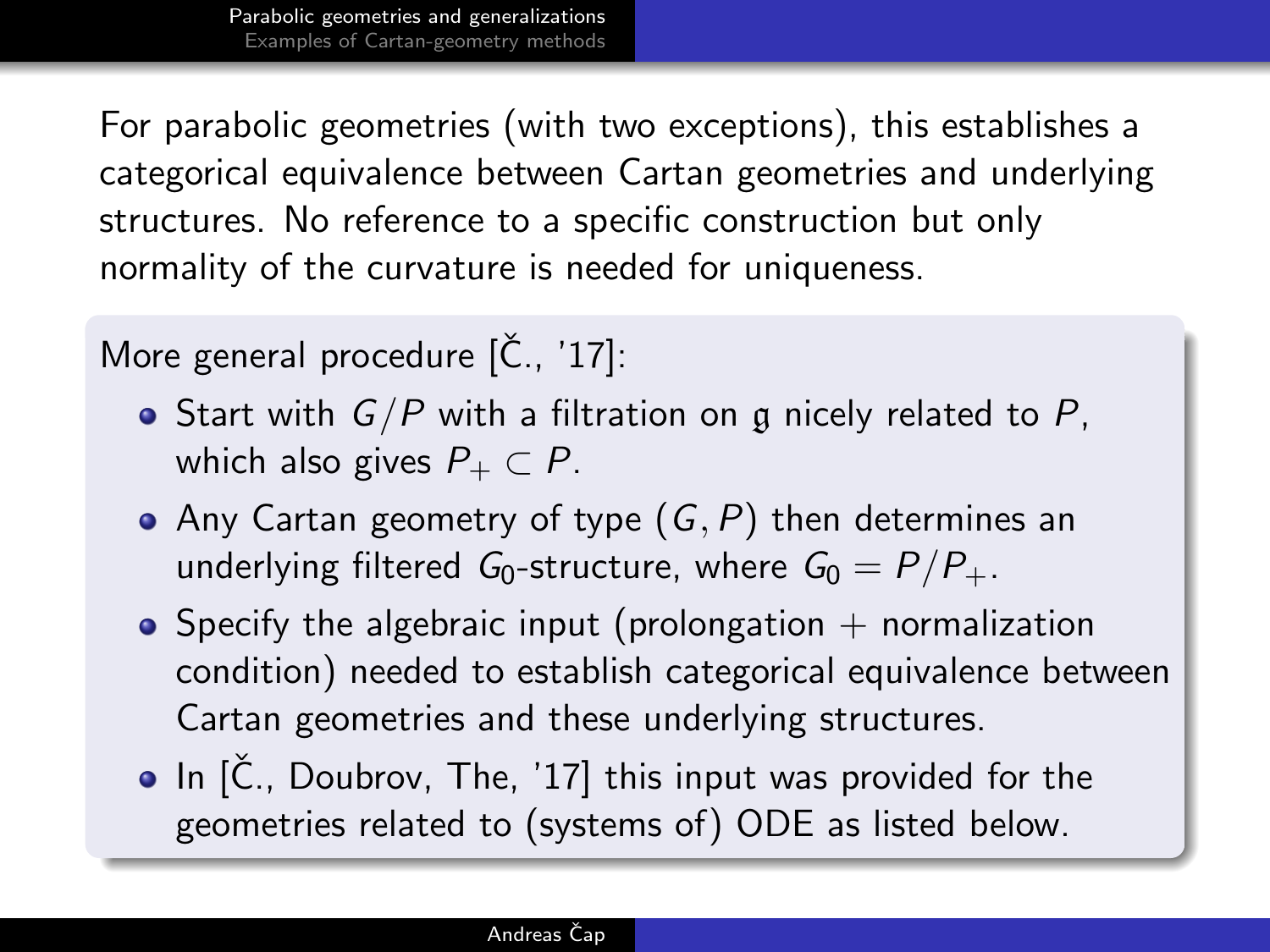The underlying structures for which such an equivalence has been established include (most of them parabolic):

- almost Grassmannian and almost quaternionic structures
- classical projective structures and a contact analog of those
- path geometries (equivalent to systems of 2nd order ODE)
- single ODE of order  $k \geq 3$  (non-parabolic for  $k \geq 4$ )
- systems of  $m > 1$  ODE of order  $k \geq 3$  (non-parabolic)
- Legendrean contact structures (related to geometry of Monge-Ampère type equations)
- (split-) quaternionic contact structures, in particular generic rank 4 distributions in dimension 7.
- **•** generic rank k Distributions in dimension n for  $(k, n) = (2, 5)$ ,  $(3, 6)$ ,  $(k, k(k+1)/2)$ .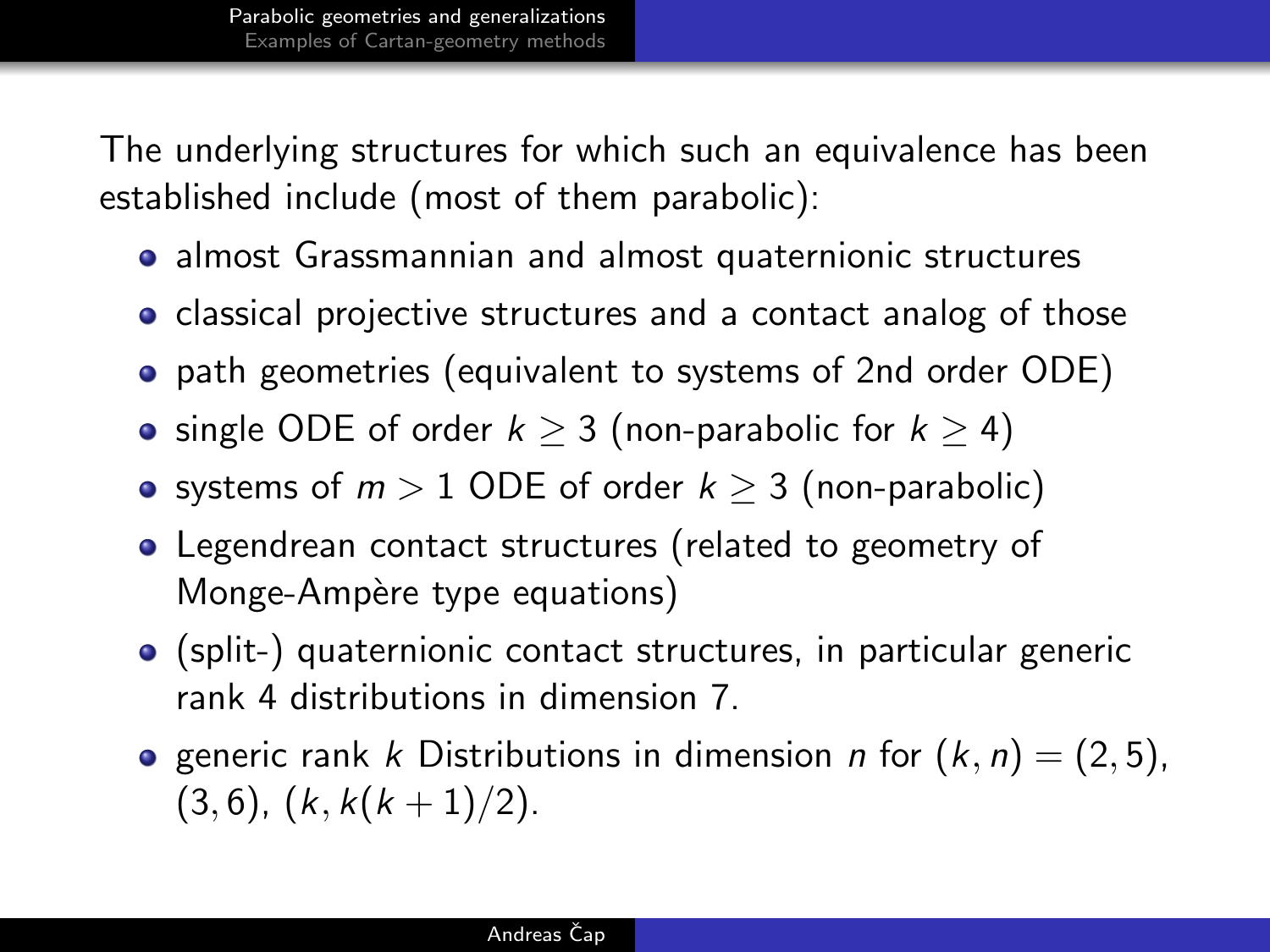## <span id="page-8-0"></span>Fefferman constructions

Start with with the CR-sphere  $\mathcal{S}^{2n+1}$  (complex null-lines in  $\mathbb{C}^{(n+1,1)}\cong\mathbb{R}^{(2n+2,2)}$ ). Real null-lines then form the total space of an  $S^1$ -bundle over  $S^{2n+1}$ . This is a homogeneous bundle, so there is a corresponding associated bundle  $\tilde{M} \rightarrow M$  for any Cartan geometry of type  $(G, P)$  over M, where  $G = SU(n + 1, 1)$ .

Take  $(\tilde{G}, \tilde{P})$  with  $\tilde{G} = SO_0(2n + 2, 2)$ . Extension of structure group leads to a Cartan geometry of type  $(\tilde{G}, \tilde{P})$  on  $\tilde{M}$  and hence to a conformal structure on  $M$ .

The Cartan geometry is the canonical one associated to the conformal structure iff one starts from an integrable CR structure. The conformal structures obtained by this construction can be characterized by "conformal holonomy" contained in G.

This generalizes a classical construction of Fefferman and Burns-Diederich-Shnider.

#### Andreas Čap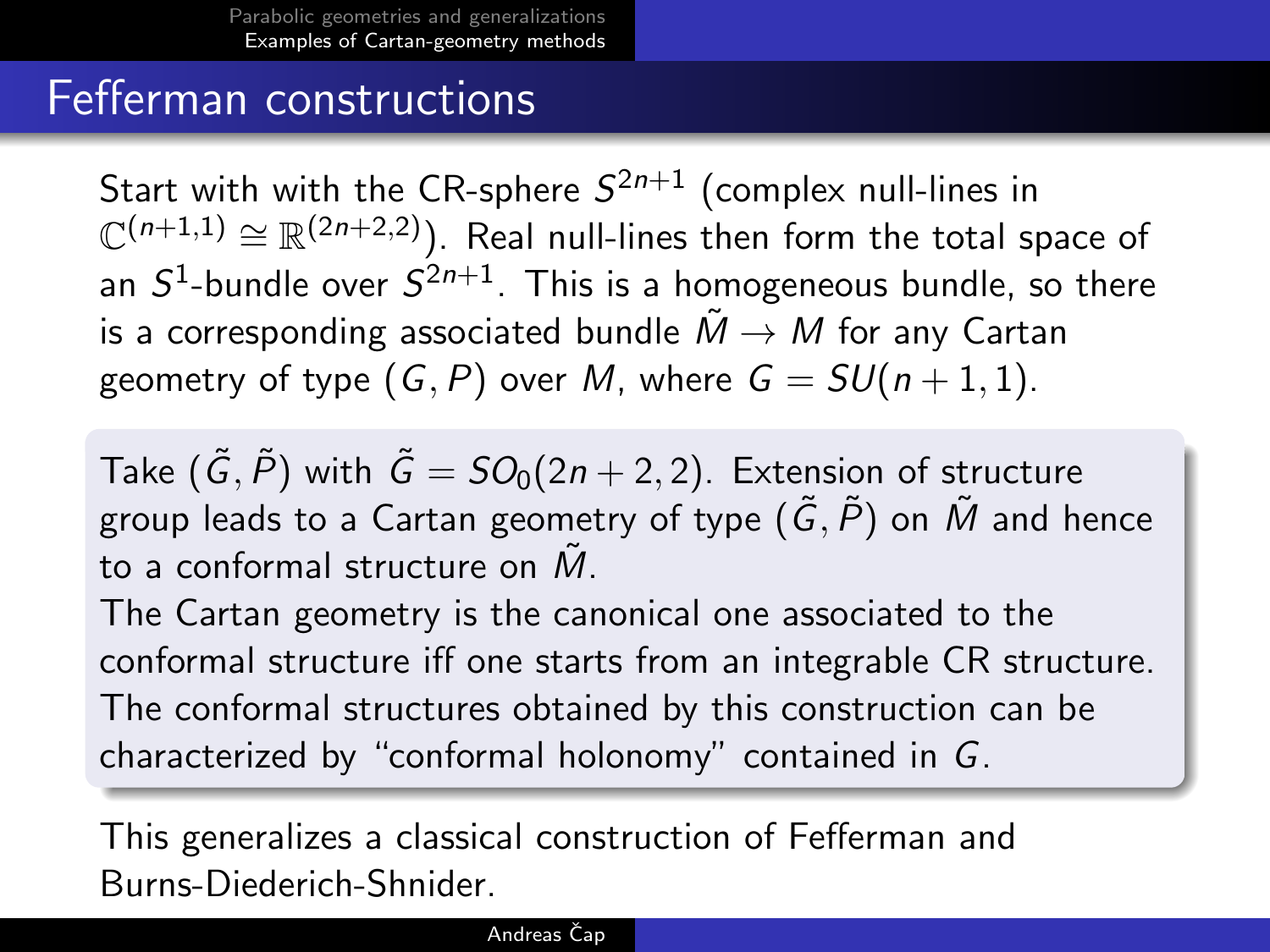There are several analogs related to other inclusions  $G \hookrightarrow \tilde{G}$ . For example Nurowski's conformal structure associated to a (2, 3, 5)-distribution and D.J.F. Fox's extension of a contact projective structure to a projective structure can be obtained in this way. Holonomy characterizations are always available and the geometry on  $\tilde{M}$  is flat iff the one on  $M$  is flat.

There is a generalization that starts from a non-flat, homogeneous Cartan geometry of some type  $(H, K)$  on  $G/P$ . This gives rise to a homomorphism  $i : P \to K$  and a linear map  $\alpha : \mathfrak{g} \to \mathfrak{h}$  and the pair  $(i, \alpha)$  then determines an extension functor mapping Cartan geometries of type  $(G, P)$  to Cartan geometries of type  $(H, K)$ . This can be used to explicitly describe the path geometry determined by the chains of a CR structure. One gets control on the curvature of that path geometry which leads to a conceptual proof of the fact that a diffeomorphism between CR manifolds that maps chains to chains must be (anti-)CR. [Č., Žadník, '09]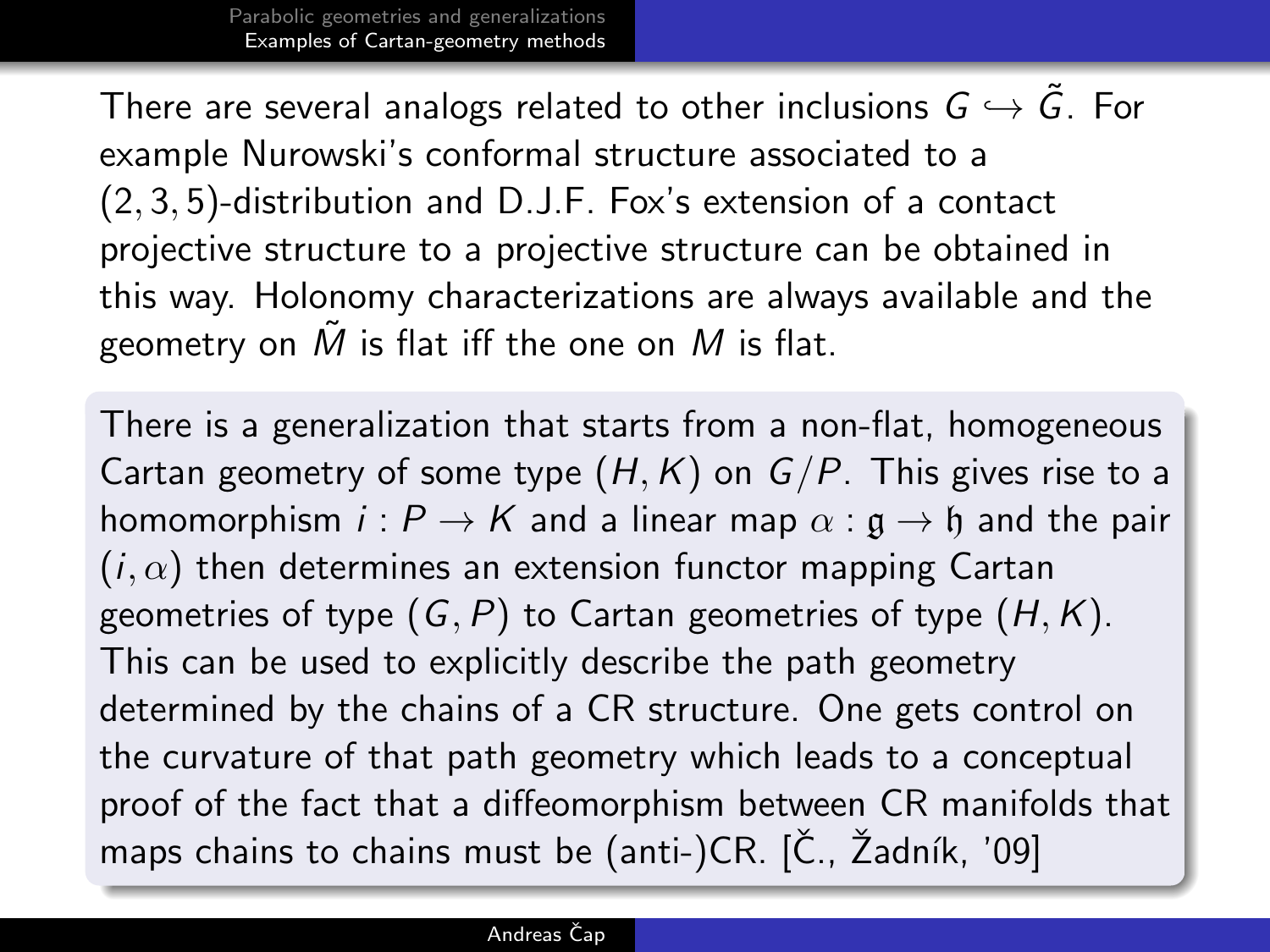# Holonomy of Cartan geometries

A general theory of holonomy reductions of Cartan geometries was developed in  $[\check{C}]$ ., Gover, Hammerl, '14]:

- For type  $(G, P)$  reductions are defined for  $H \subset G$ , the simplest instances are given by parallel sections of tractor bundles.
- $\bullet$   $H \subset G$  acts on  $G/P$  with orbits of different dimensions. E.g. for  $SO(p, q) \subset SL(n, \mathbb{R})$  and  $G/P$  a Grassmannian, orbits are determined by the restriction of the inner product.
- For a holonomy reduction of  $(G \to M, \omega)$ , M accordingly decomposes into "curved orbits", which inherit Cartan geometries of type  $(H, H \cap \hat{P})$ . Here  $\hat{P}$  is an appropriate conjugate of P.
- **Example**: For  $\overline{M} = M \cup \partial M$ , a Poincaré–Einstein metric g on M defines a conformal structure with reduced holonomy on  $\overline{M}$ . Its curved orbits are M endowed with g and  $\partial M$  endowed with its conformal infinity.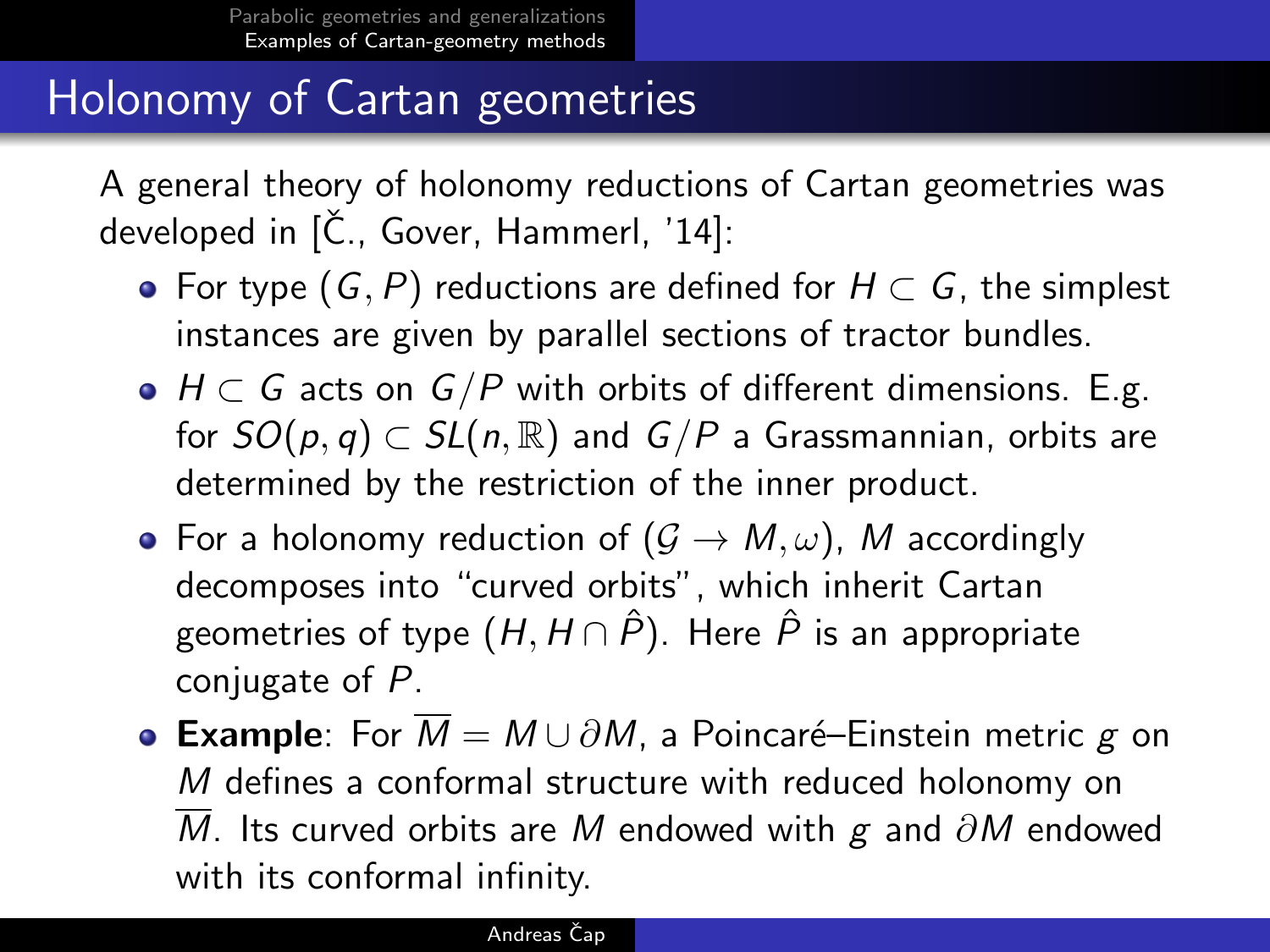# Natural differential operators

The motivating example here are conformally invariant operators. Direct methods (make choices and analyze dependence) get out of hand quickly, so look for invariant constructions.

- $\bullet$  On  $G/P$ : G-invariant differential operators; connection to representation theory.
- Parabolic case, irreducible bundles: Correspondence to homomorphism of generalized Verma modules leads to precise descriptions for  $G/P$  and strong restrictions in general.
- For natural constructions, one has to go beyond usual geometric objects and involve e.g. tractor bundles.

So one often knows that on  $G/P$  there is an invariant DO between two bundles that is unique up to multiples. The question is how to construct this, if possible in a way that extends to curved geometries. This is true for all constructions described below.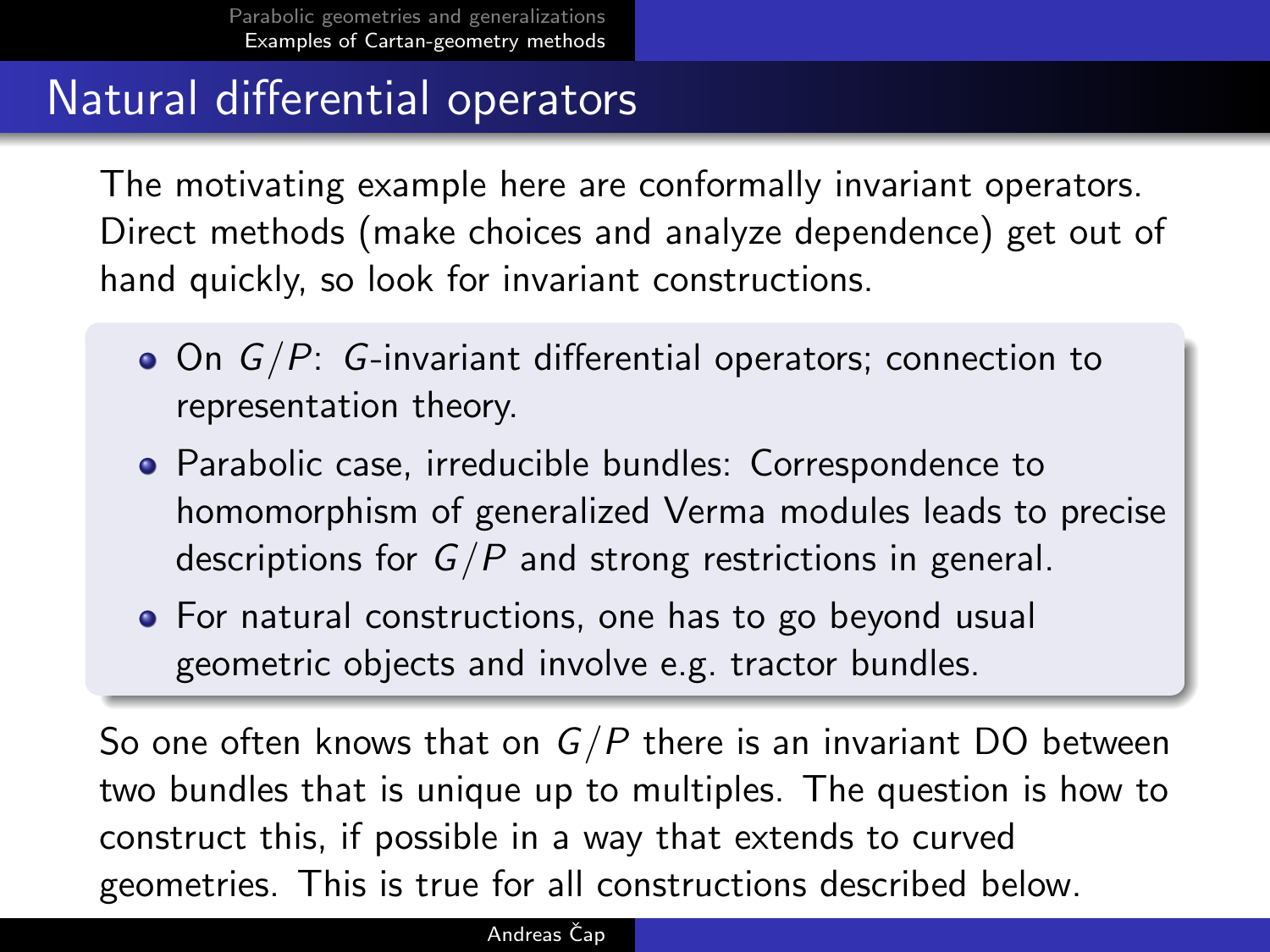### The fundamental derivative

Recall that for a geometry  $(p: \mathcal{G} \to M, \omega)$  of type  $(G, P)$ , the adjoint tractor bundle is  $AM := G \times_P \mathfrak{g}$ .

- Sections of AM correspond to P-invariant functions  $G \rightarrow \mathfrak{g}$ , via  $\omega$ , these correspond to P-invariant vector fields on  $\mathcal{G}$ .
- These can be used to differentiate the equivariant functions corresponding to sections of a general associated vector bundle E. This defines  $D : \Gamma(\mathcal{A}M) \times \Gamma(E) \rightarrow \Gamma(E)$ ,  $(s, \sigma) \mapsto D_s \sigma$ , with naturality properties like a Levi-Civita connection.
- Tractor connections can be easily written via D
- For parabolic cases, a scheme for explicit descriptions is available; completely worked out for important examples.

This operator can be used as a fundamental ingredient in several construction schemes for invariant differential operators for parabolic geometries.

#### Andreas Čap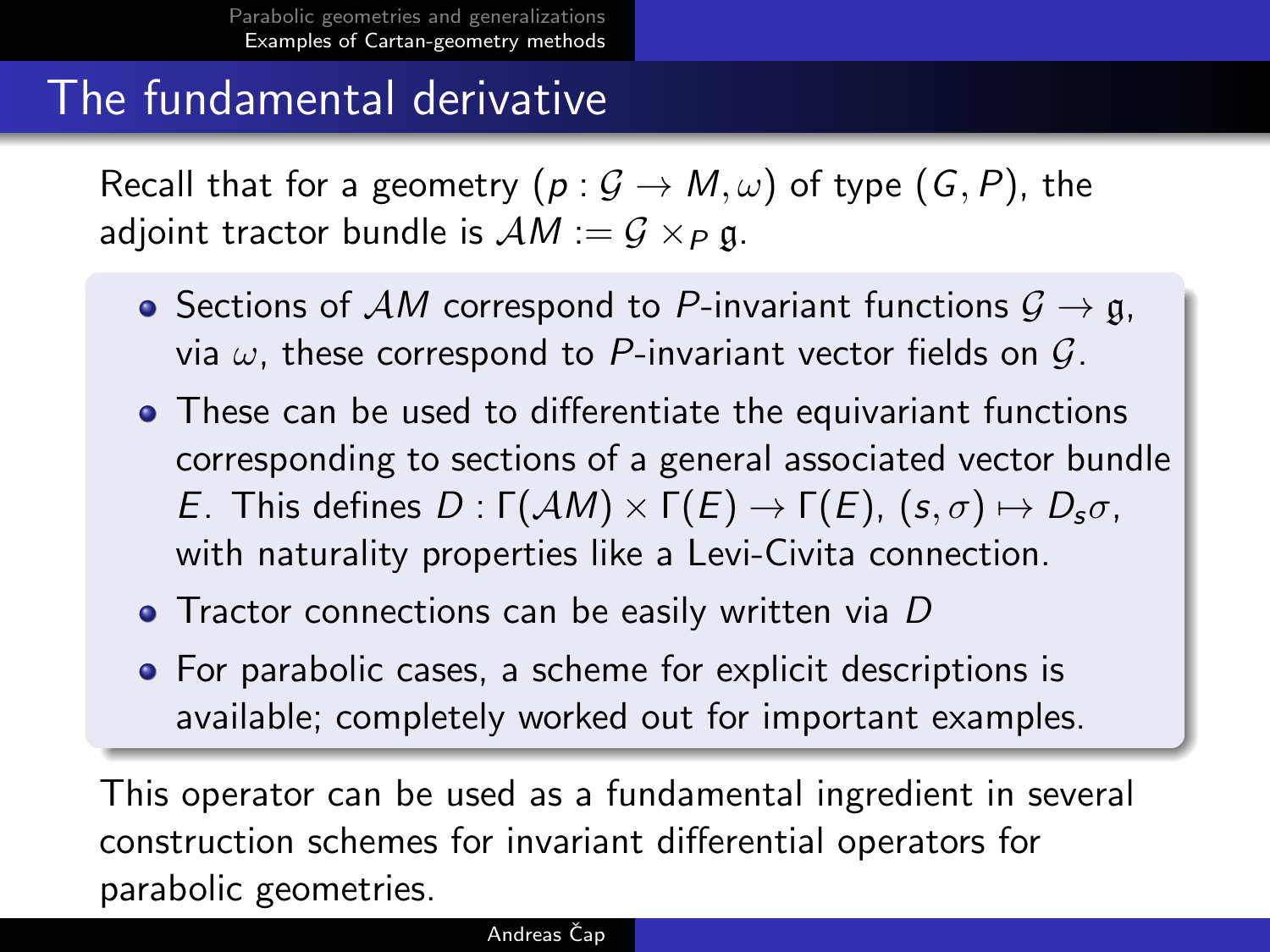### curved Casimir's and splitting operators

Viewing D as an operator  $\Gamma(E) \to \Gamma(\mathcal{A}^* M \otimes E)$ , it can be iterated. The Killing form of g induces a natural (indefinite) bundle metric on  $\mathcal{A}^\ast M$ . Combining this with  $D^2$ , we obtain  $\mathcal{C}:\mathsf{\Gamma}(E)\to \mathsf{\Gamma}(E)$ that specializes to the action of the Casimir if  $M = G/P$ .

- $\bullet$  C is a differential operator of order  $\leq$  1. If E is induced by an irreducible representation of  $P$ ,  $C$  acts by a scalar.
- This scalar is computable via representation theory. Forming polynomials in  $\mathcal C$  one obtains generalizations of tractor-D operators and of the BGG splitting operators.
- $\bullet$  One may also use C to directly construct invariant operators between bundles induces by irreducible representations.

Carrying these constructions out in specific cases only needs input from representation theory (decomposing restrictions of representations of P or G to  $G_0$ , Casimir eigenvalues, etc.).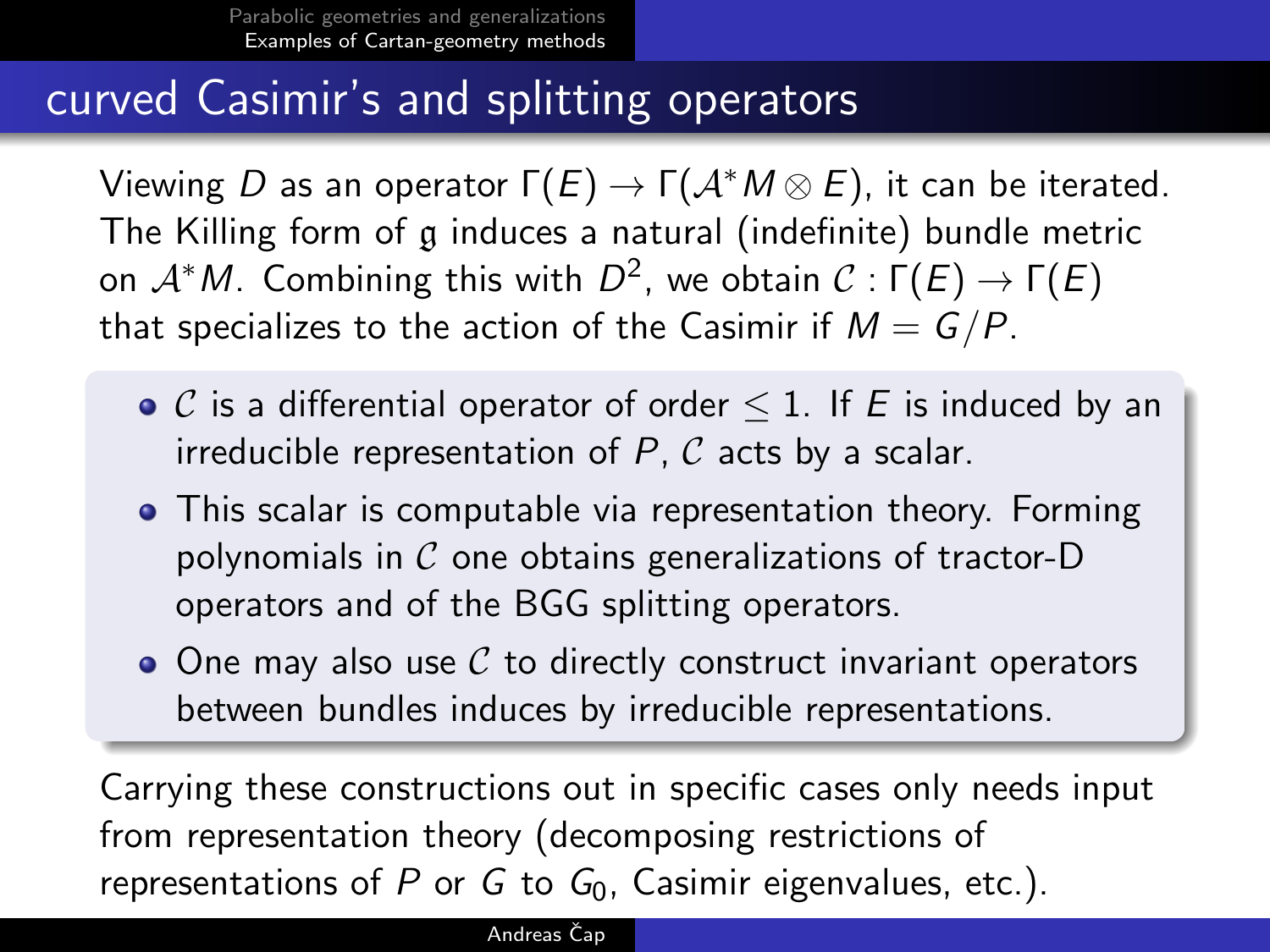### A toy example (compare with tractor D)

Let  $V$  be a representation of  $P$  that contains an irreducible subrepresentation  $\mathbb{W}_1 \subset \mathbb{V}$  such that  $\mathbb{W}_0 := \mathbb{V}/\mathbb{W}_1$  is irreducible, too. Let us denote by  $V$ ,  $E_0$  and  $E_1$  the corresponding natural bundles and by  $\Pi : \Gamma(\mathcal{V}) \to \Gamma(E_0)$  the projection. For  $i = 0, 1$  let  $\lambda_i$  be the Casimir eigenvalue on  $\Gamma(E_i)$ .

- $\bullet$  C :  $\Gamma(\mathcal{V}) \to \Gamma(\mathcal{V})$  satisfies  $\mathcal{C}|_{\Gamma(E_1)} = \lambda_1$  id by naturality.
- Hence  $C \lambda_1$  id factorizes to an operator  $S : \Gamma(E_0) \to \Gamma(V)$ .
- By naturality  $\Pi \circ S = (\lambda_0 \lambda_1)$  id. If  $\lambda_0 \neq \lambda_1$ , then  $\frac{1}{\lambda_0 \lambda_1} S$  is a splitting operator.
- If  $\lambda_0 = \lambda_1$ , then S defines an invariant differential operator  $\Gamma(E_0) \rightarrow \Gamma(E_1)$ .
- Twisting by a density bundle  $\mathcal{E}[w]$ , the  $\lambda_i$  become affine functions  $\lambda_i(w)$ ; often  $\exists! w_0$  such that  $\lambda_0(w_0) = \lambda_1(w_0)$ .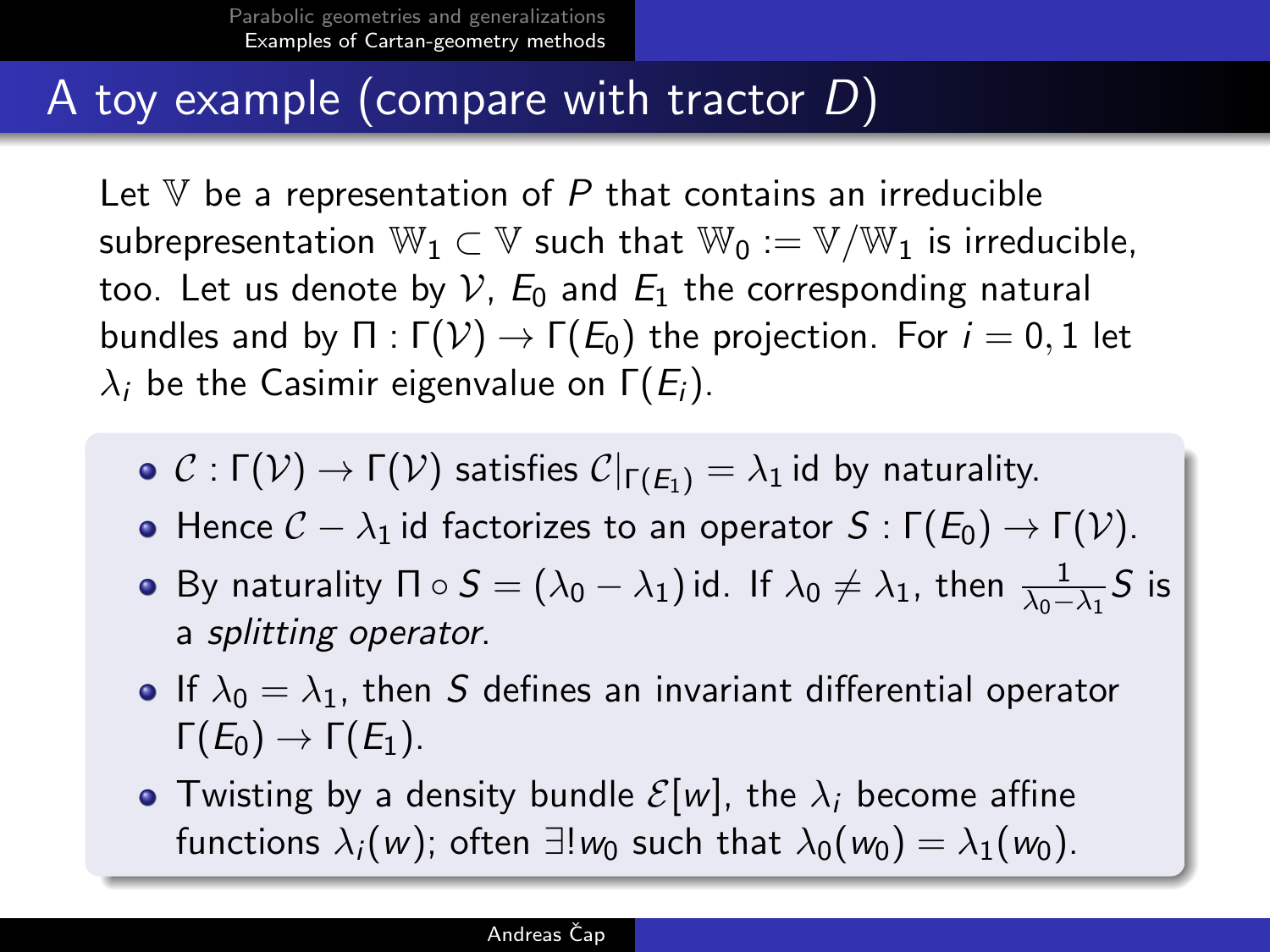## BGG sequences

A tractor bundle  $V \rightarrow M$  gives rise to a twisted de-Rham sequence  $(\Omega^*(M, \mathcal{V}), d^{\mathcal{V}}).$  The Kostant codifferential defines a tensorial differential on  $\Lambda^* \, T^* M \otimes \mathcal{V}$  lowering degrees by one. Its (pointwise) homology is a sequence  $\mathcal{H}_*$  of bundles associated to (completely reducible) representations of  $P$  on homology spaces.

 $d^{\mathcal{V}}$  mixes differential and tensorial parts that relate in a specific way to the natural filtration on the bundles  $\Lambda^* \, T^* M \otimes \mathcal{V}$ . This allows one to "compress" to a sequence of higher order natural differential operators  $D_i: \Gamma(\mathcal{H}_i) \rightarrow \Gamma(\mathcal{H}_{i+1})$ .

On locally flat geometries, the twisted de-Rham sequence is a resolution and then also  $(\mathcal{H}_*, D_i)$  is a resolution computing the same cohomology.  $D_0$  always defines an overdetermined system whose solutions are related to parallel sections of  $V$ .